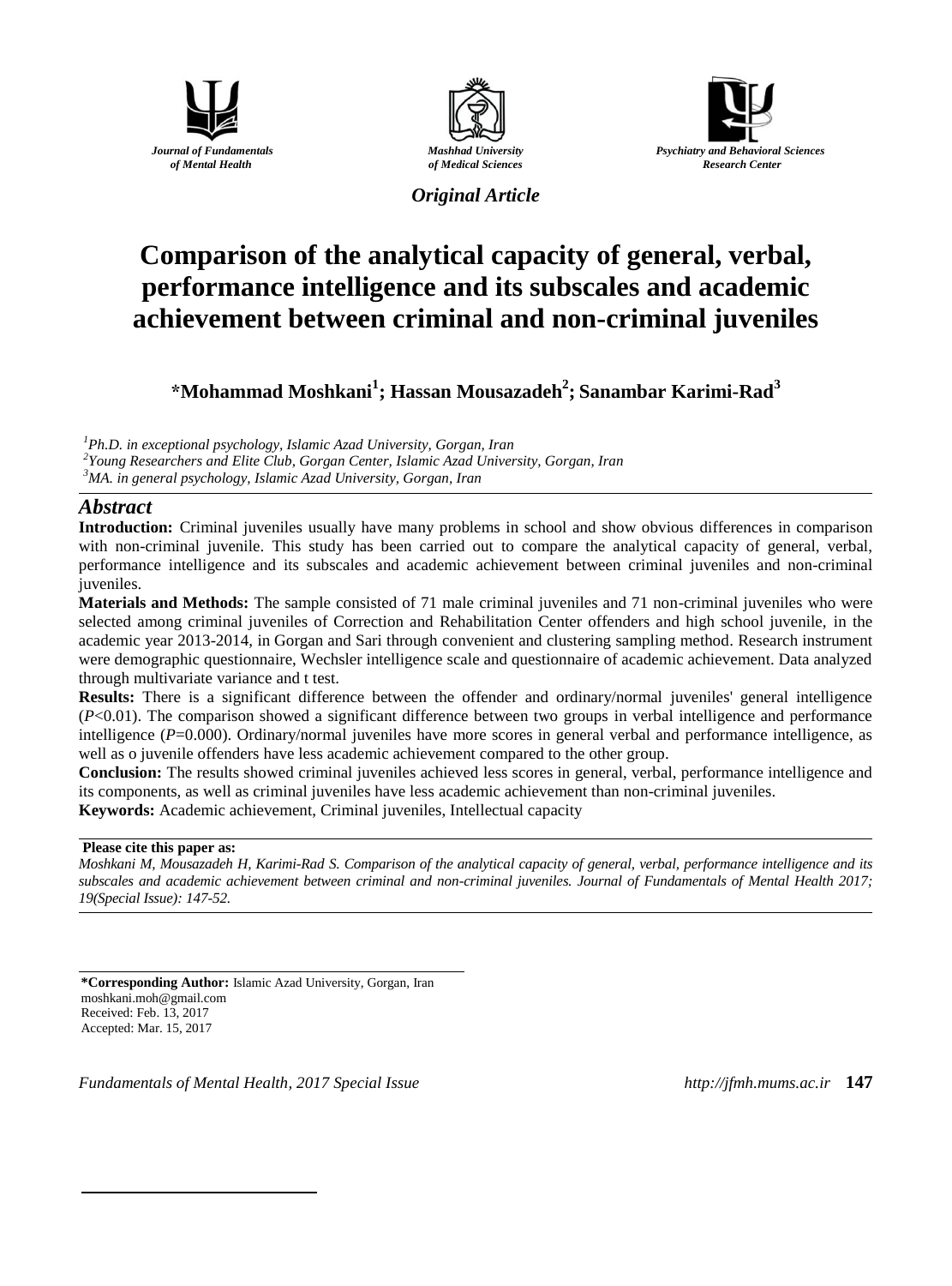## **Introduction**

Criminal juveniles usually have many problems in school such as lack of academic success, staying in a class, participating in special training classes, dropout, suspension and expulsion (1). Educational and training issues and intelligence capacity has a direct impact on crime (2,3) and it is likely that common fundamental factors such as nervepsychological defects, defects in verbal functions or inappropriate socio-economic status are the reason for academic problems or crime (4). There is little evidence to suggest that the main cause of academic failure, especially in childhood is psychopathic behavior. Since many children long before they start school, show pattern of psychopathic behavior.

Most likely, common fundamental factors such as nerve-psychological defects, defects in verbal functions or inappropriate socioeconomic status are the reason for academic problems or crime It is assumed that the verbal-linguistic deficiencies may be involved in anti-social behaviors through interfering in the growth of emotional control selfregulation and labeling on the others' emotions, this matter leads to lack of sympathy  $(5)$ .

Researches showed that verbal IQ is " 8 score (6), 15 points (7), 8 to 12 score and 5 points (8) lower than nonverbal intelligence and cited domain of 85 in verbal intelligence and even in some studies on criminal juveniles, 13 percent of them were known with intellectual disability (9). They are same group of students who are excluded from education system cycle due to repeated failing and disability in understanding contents and inappropriate book contents according to their intelligence capacity but have appropriate practical and mobility skills .This group of students are those who have not good verbal and linguistic skills but have appropriate practical abilities and even very well (10).

Ahadi and Mohseni conducted a research on juvenile delinquency and concluded that the correlation between IQ and the ability to read and juvenile's deviant behavior still remains even after controlling variables such as family size and social class. In general, negative correlation between deviant behavior and the ability to read is more than the correlation between deviant behavior and IQ. Thus, since these individuals are not able to mention their desires and take their rights through speaking, they prove everything by action such as physical conflicts which increase the possibility of crime.

It is most likely that children with psychopathic and criminal problems face with educational disadvantage problems in language and reading. As well as deficiencies in executive and verbal functions are their other problems. If children and adolescents with attention delinquency and hyperactivity problem face with problems, they will face serious issues in academic problems (11).

Researches on criminal juveniles' academic achievement suggest it is most likely that criminal juveniles may have too low academic achievement and their IQ level is below the normal level (12) and unfortunately, the prevalence of learning disability is more in them (13). Most of criminal juveniles have normal intelligence but obtain on average 8 score lower than their peers in IQ tests. This intelligence failure may be both premature and even be more than 15 scores and factors such as low social class can't the reason for this intelligence failure (14). Halahan and Kaufman argued that students with emotional problems and delinquency are located in the low intelligence field domain (about 90). Most of these individuals compared with the normal distribution of intelligence are located in the domain of students who learn slowly and are mild mental retardation (15). Researches unanimously show that in offenders /criminals the verbal and overall IQ are lower than the normal groups (16). The researchers believe that low IQ and verbal intelligence in criminals exist in children at an early stage of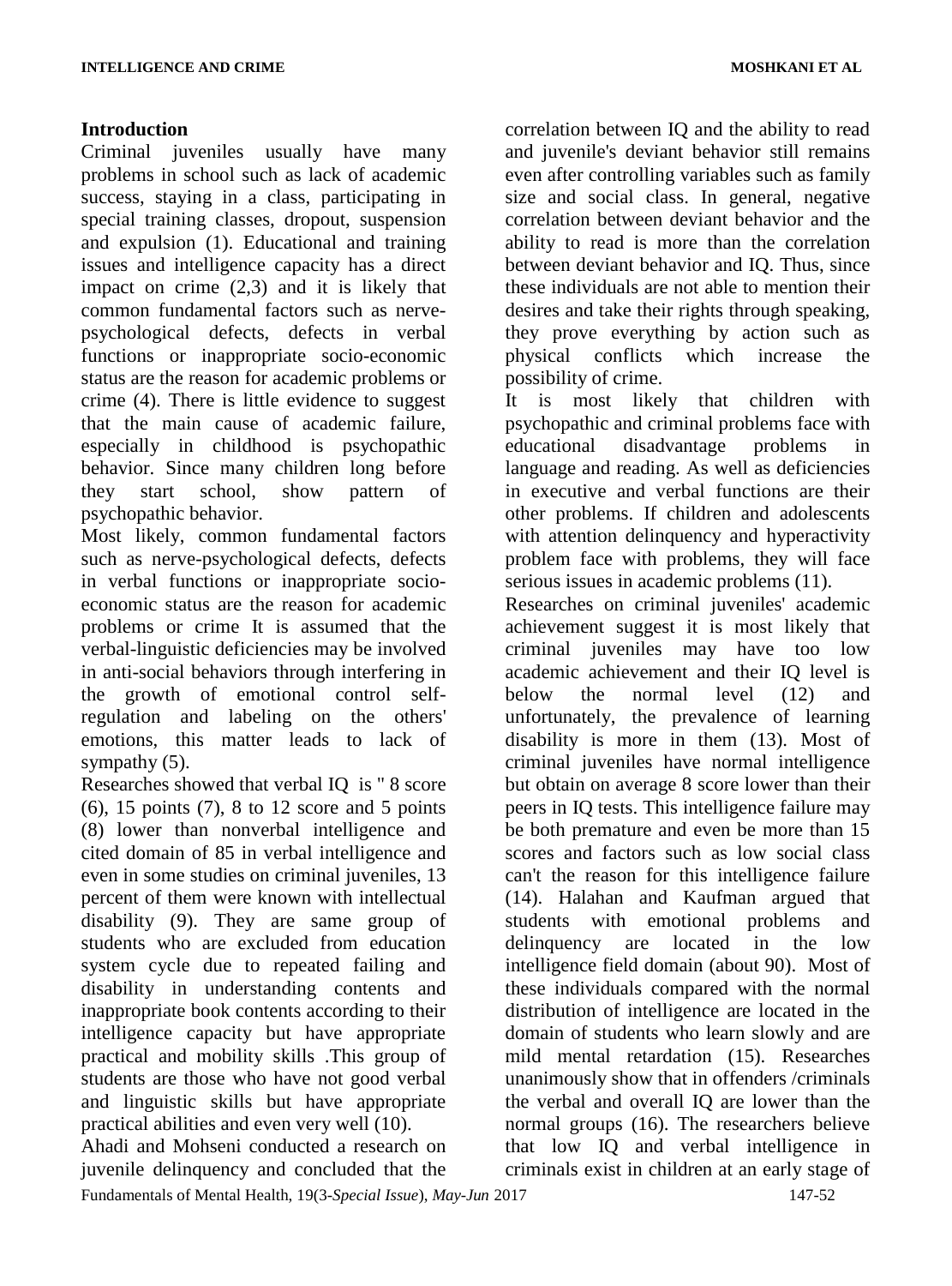development and before delinquency problems .They believe that children with low verbal performance associated with family adversity show aggressive behavior four times higher than children who only have one of these matters (17). On this basis and according to the above researches, the necessity of self-awareness, intellectual capacity and academic characteristics of criminal juveniles are perceived. So this study has been carried out to compare the analytical capacity of overall, verbal, performance intelligence and its subscales and academic achievement of criminal juveniles with normal ones.

## **Materials and Methods**

This research is descriptive and in terms of data collection is as causal-comparative research. Thus, criminal and normal juveniles' intellectual capacity features and educational improvement were compared and analyzed.

The sample population in offenders group was all male criminal juveniles in Correction and Rehabilitation Center of Golestan, Mazandaran Province, respectively. In the normal group all juvenile were studying in schools in the academic year 1393-1392, in the city of Gorgan and Sari high schools. The first population was 71 offenders who were selected through available sampling among all the patients who were in detention or imprisonment for various crimes in Correction and Rehabilitation Center of Golestan, Mazandaran Province.The population of the latter group was 71 normal juvenile who were selected through random cluster sampling method in relation to juvenile offenders from high schools.

This research is fundamental type in terms of goal /purpose and is causal - comparative in terms of data collection method. Data were analyzed by SPSS 17 software. To analyze the data, descriptive statistics and multivariate variance analysis, independent t-test and chisquare were applied.

The criteria for involvement included not having any physical or mental disorder, major stressful event in the last quarter and having attendance experience in school. Due to moral considerations participants were assured that their information will remain confidential. Research instrument

*A) Demographic questionnaire:* This questionnaire is designed by researcher and was applied to gather more information in clinical and normal samples. The questionnaire contains family detailed information such as juvenile's education level, grade point average, parents, type of juveniles crime, type of parents possible crime, offenders Criminal record, number of siblings, juvenile's disability, disabilities or physical and psychological problems in family or siblings, parents remarriage, income, socioeconomic status.

*B) Wechsler Intelligence Scale for Children:* The scale measures the intelligence of children ages 6 to 16 years, 11 months and 30 days .This scale consists of 12 subscales.

Children verbal-scale includes general information subtests , comprehension, calculation, analogies, vocabulary and numbers memory and children practical scale includes images completion subtests , images adjustment , design with cubes, parts assembly, encoding (which is counterpart of adults numerical codes,) . Three IQ tests is obtained through applying Wechsler different questionnaires: verbal IQ, performance IQ and general IQ. Verbal IQ demonstrates person's ability in verbal skills. Performance IQ specifies person's ability in objective, tangible and practical activities. Overall determines person's overall abilities. Test reliability was calculated by both split and retest methods for subsidiary tests as well as verbal IQ, performance IQ and general IQ. Split average reliability coefficients through even/odd method for verbal IQ, performance IQ and general IQ was 0.94 , 0.90 and 0.96, respectively, and retest coefficients of three age groups (6.5 to 7.5 , 10.5 to 11.5 and 14.5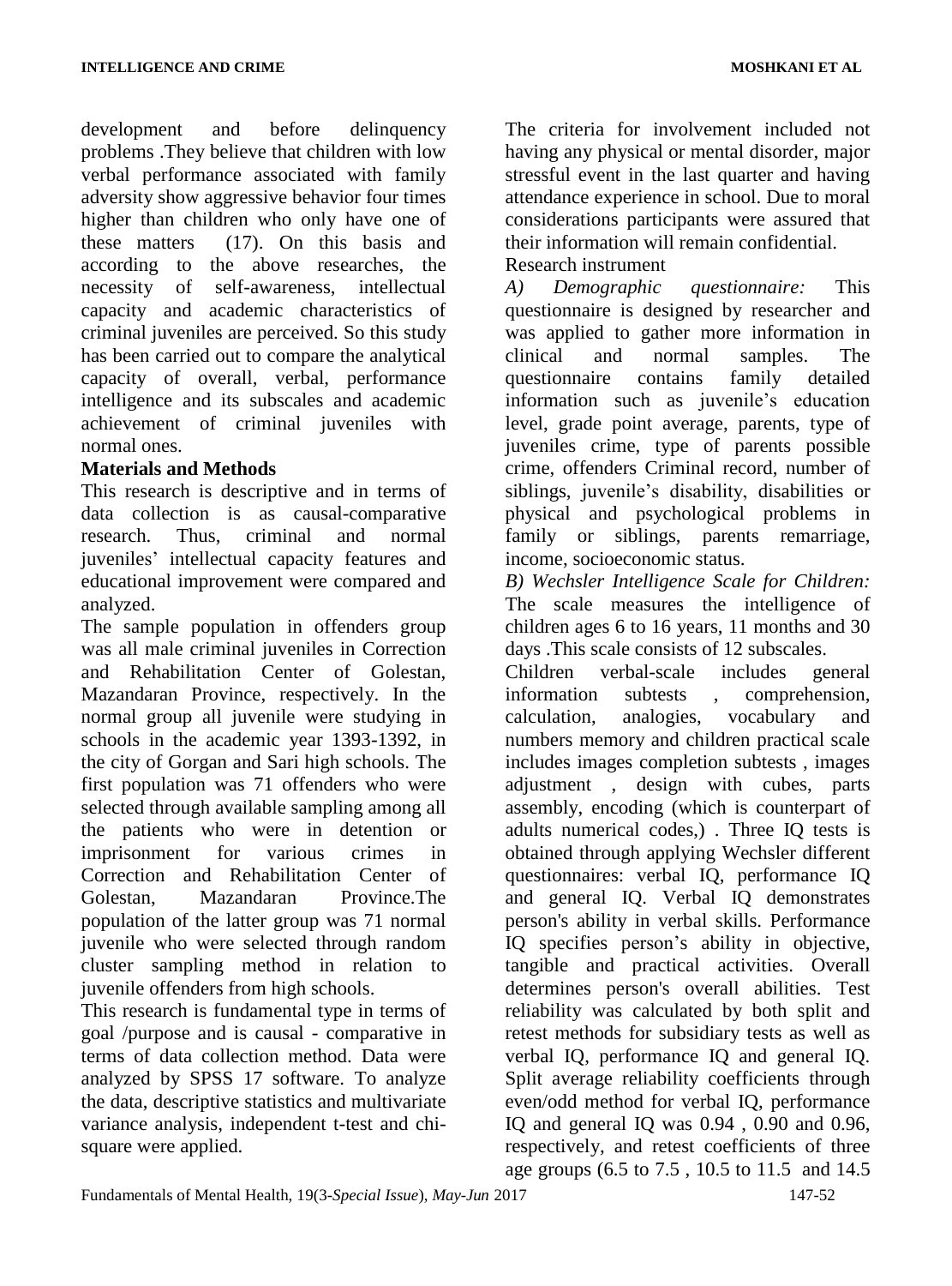to 15.5) was reported as 0.93 , 0.90 and 0.95 , respectively. The validity of this test was reported through correlation with Stanford-Bine test equals to 0.78 , with A group intelligence test equals to0/66 and with appropriate criterion tests, including Peabody College academic achievement test equals to 0.71 and with class scores equals to of 0.39 (18 ).

*C) Academic achievement:* Academic achievement data was collected through demographic questionnaire .So that the average of the last academic year has been considered as criteria.

### **Results**

| <b>Items</b>                    | <b>Normal</b> juveniles<br>Percent<br>quantity | <b>Criminal</b> juveniles<br>Percent quantity |
|---------------------------------|------------------------------------------------|-----------------------------------------------|
| Age average                     | 16.02                                          | 16.11                                         |
| Education                       |                                                |                                               |
| Primary school                  |                                                | 32<br>23                                      |
| Guide school                    |                                                | 38<br>27                                      |
| High school                     | 100<br>71                                      | 30<br>21                                      |
| Mean of the average grade point | 15.45                                          | 12.05                                         |
| Failing                         | 7.7<br>9                                       | 37<br>52.1                                    |
| Average IQ                      |                                                |                                               |
| verbal                          | 101.38                                         | 82.79                                         |
| Performance                     | 99.96                                          | 91.9                                          |
| erall General                   | 100.76                                         | 85.87                                         |

**Table 1.** Descriptive data collected for juvenile offenders and normal

As Table 1 shows average age of the criminal juveniles is 16.11 years and average age of normal ones is 16.02 years.

In terms of education, 32 percent of criminal juveniles were in primary school, 38 percent in guide school and 30 percent in high school students were instructed. Average grade of criminal juveniles was 12.05 and for normal ones was 15.45. 52.1 percent of criminal juveniles had failing record while 7.7 percent of normal ones had failing record.

**Table 2.** General intelligence differences in offender and normal juveniles

| <b>Variant</b>          | <b>Variants</b> | Ouantity | mean   | <b>Standard</b><br>deviation | ' value   | <b>Degrees</b><br>оf<br>freedom | <b>Significant</b><br>level |
|-------------------------|-----------------|----------|--------|------------------------------|-----------|---------------------------------|-----------------------------|
| General<br>intelligence | . .<br>criminal |          | 85.87  | 5.83                         | $-14.185$ | 140                             | 0.000                       |
|                         | Normal          | - 1      | 100.76 | 6.56                         |           |                                 |                             |

T-test for independent groups was applied to evaluate differences in criminal and normal juveniles' general intelligence .The results of t-test showed that there is difference between criminal and normal juveniles' overall intelligence the general intelligence  $(p<0.01$ , t  $(140)$  = -14.185 ) and criminals have more general intelligence.

| <b>Table 3.</b> Results of tests effects between subjects (dependent variables: verbal and practical) |            |                    |  |  |  |            |  |
|-------------------------------------------------------------------------------------------------------|------------|--------------------|--|--|--|------------|--|
| Test                                                                                                  | $C_{11}$ m | of Dogrape of Moon |  |  |  | Chi-sauare |  |

| <b>Change</b> | <b>Test</b>  | <b>Sum</b> | of | of<br><b>Degrees</b> | Mean    | of |           |     | Chi-square |
|---------------|--------------|------------|----|----------------------|---------|----|-----------|-----|------------|
| source        |              | squares    |    | freedom              | squares |    |           |     |            |
| <b>GROUP</b>  | Verbal       | 179        |    | 85.87                | 5.83    |    | $-14.185$ | 140 | 0.000      |
|               | intelligence |            |    |                      |         |    |           |     |            |
|               | Performance  |            |    | 100.76               | 6.56    |    |           |     |            |
|               | intelligence |            |    |                      |         |    |           |     |            |

Table 3 shows the effect of group  $(P=0.000, =$ F (2,137) =131.74, Lambda Wilks' 342.0) is significant and  $65/8$  percent  $(\eta2= 0.658)$ variance account group membership he does. The comparison between the two groups in verbal intelligence showed there is significant difference between the two groups in verbal intelligence (P=0.000, F(1,138) =262.067) ,and in performance  $(P = 0.000)$ , F  $(1,138)$ =58.759) and normal juveniles have more in both verbal and performance intelligence .

**Table 4.** Test results of effects between subjects (dependent variables: Intelligence Components)

Fundamentals of Mental Health, 19(3-*Special Issue*), *May-Jun* 2017 147-52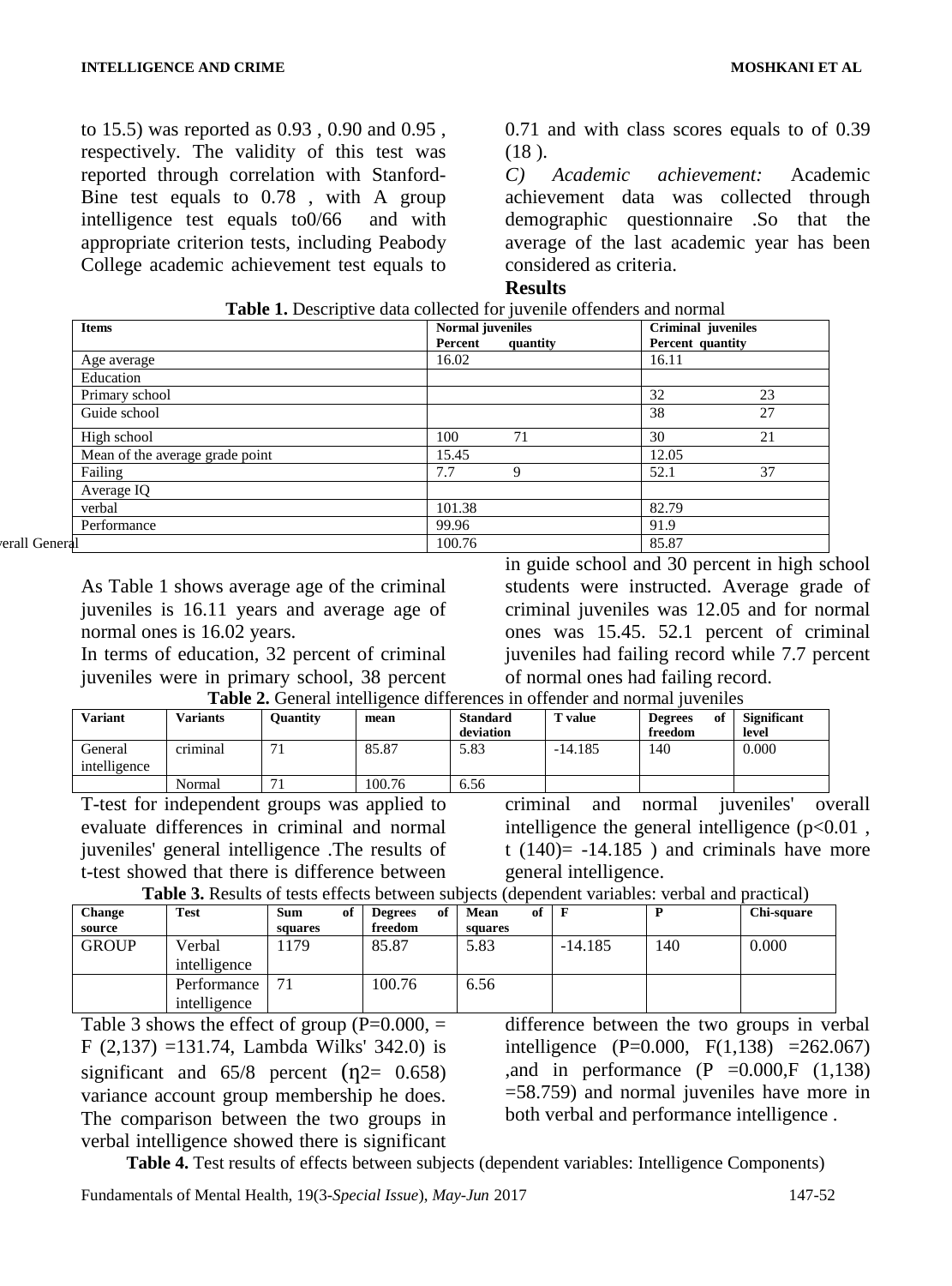| <b>Change</b><br>source | test                       | <b>Sum</b><br>of<br>squares | of<br><b>Degrees</b><br>freedom | of<br>Mean<br>squares | $\mathbf{F}$ | P     | Chi-square |
|-------------------------|----------------------------|-----------------------------|---------------------------------|-----------------------|--------------|-------|------------|
| Group                   | Information                | 677.6                       |                                 | 677.6                 | 118.131      | 0.000 | 0.461      |
|                         | Similarity                 | 464.464                     |                                 | 464.464               | 114.994      | 0.000 | 0.455      |
|                         | Arithmetic                 | 387.779                     |                                 | 387.779               | 93.041       | 0.000 | 0.403      |
|                         | Vocabulary                 | 303.114                     |                                 | 303.114               | 59.101       | 0.000 | 0.3        |
|                         | Comprehension              | 345.714                     |                                 | 345.714               | 68.367       | 0.000 | 0.331      |
|                         | <b>Pictures Completion</b> | 35                          | 1                               | 35                    | 7.65         | 0.000 | 0.053      |
|                         | Adjustment                 | 61.779                      |                                 | 61.779                | 15.547       | 0.000 | 0.101      |
|                         | Cubes                      | 15.779                      | 1                               | 15.779                | 5.205        | 0.024 | 0.036      |
|                         | Assembly                   | 3.15                        |                                 | 3.15                  | 1.103        | 0.29  | 0.008      |
|                         | <b>Signs</b>               | 194.464                     |                                 | 194.464               | 44.7         | 0.000 | 0.245      |

Table 4 shows the effect of group ( $P = 0.000$ ) ,F (10,129) = 26.267, Lambda =Wilks' 0.329) is significant and group membership explains 67.1 percent  $(12=0.671)$  variance. The comparison between the two groups in the Intelligence components showed there is difference between two groups in

information, similarity, arithmetic, vocabulary, comprehension, pictures Completion, pictures adjustment, cubes and normal juveniles are better in all components but there isn't significant difference between the two groups in parts assembly  $(P = 0.29$ ,  $(F (1,138) = 1.103)$ .

| <b>Table 5.</b> Differences in academic achievement between criminal and normal juveniles |  |
|-------------------------------------------------------------------------------------------|--|
|-------------------------------------------------------------------------------------------|--|

| <b>Variant</b>          | <b>Variants</b> | Ouantity | mean  | <b>Standard</b><br>deviation | value    | of<br><b>Degrees</b><br>freedom | <b>Significant</b><br>level |
|-------------------------|-----------------|----------|-------|------------------------------|----------|---------------------------------|-----------------------------|
| Academic<br>Achievement | criminal        |          | 12.05 | 4.86                         | $-5.452$ | 88.91                           | 0.000                       |
|                         | Normal          |          | 5.45  | .86                          |          |                                 |                             |

T-test analysis results with modified degrees of freedom showed that there is difference between criminal and normal juveniles' academic achievement  $(p<0.01$ , t  $(88/91)$  =-5.452 ) and normal ones have more academic achievement.

### **Discussion**

The results of t-test showed that there is a difference between criminal and normal juveniles' general intelligence and normal juveniles have more general intelligence. Also the results of the comparison between the two groups in verbal intelligence indicated that there is a significant difference between the two groups in verbal intelligence and there is a significant difference between the two groups in the performance intelligence and normal juveniles have more scores in both verbal and performance intelligence. These results are aligned with the results of researches which were conducted by Farington et al (19); Lubr and et al (20), Goodman (21); Nagin et al (22), Ferguson et

al (23), Moffitt (18); Hynshu (17); Chandler et al (24); Mania Dakis and Kakurus (9); Candle et al (25); Schönefeld et al (26); Gelret and Albero (27) .The results of all these studies have shown that criminal juveniles are in lower level of intelligence. Undoubtedly, family problems, parents' education level , their employment level , children supervision level , noting to the education as necessity factor by family and mental illness and unfortunately cognitive problems in parents which children inherit them provide background for more intelligence problems .Researches also showed that verbal intelligence is lower than performance intelligence in offenders which is a special failure and inclusive in language that may affect receptive language and reading, problem solving, expressive language and writing and overall memory (4) .In parallel with the cognitive problems, offenders are also have problems in academic that this matter is a sign of the delicate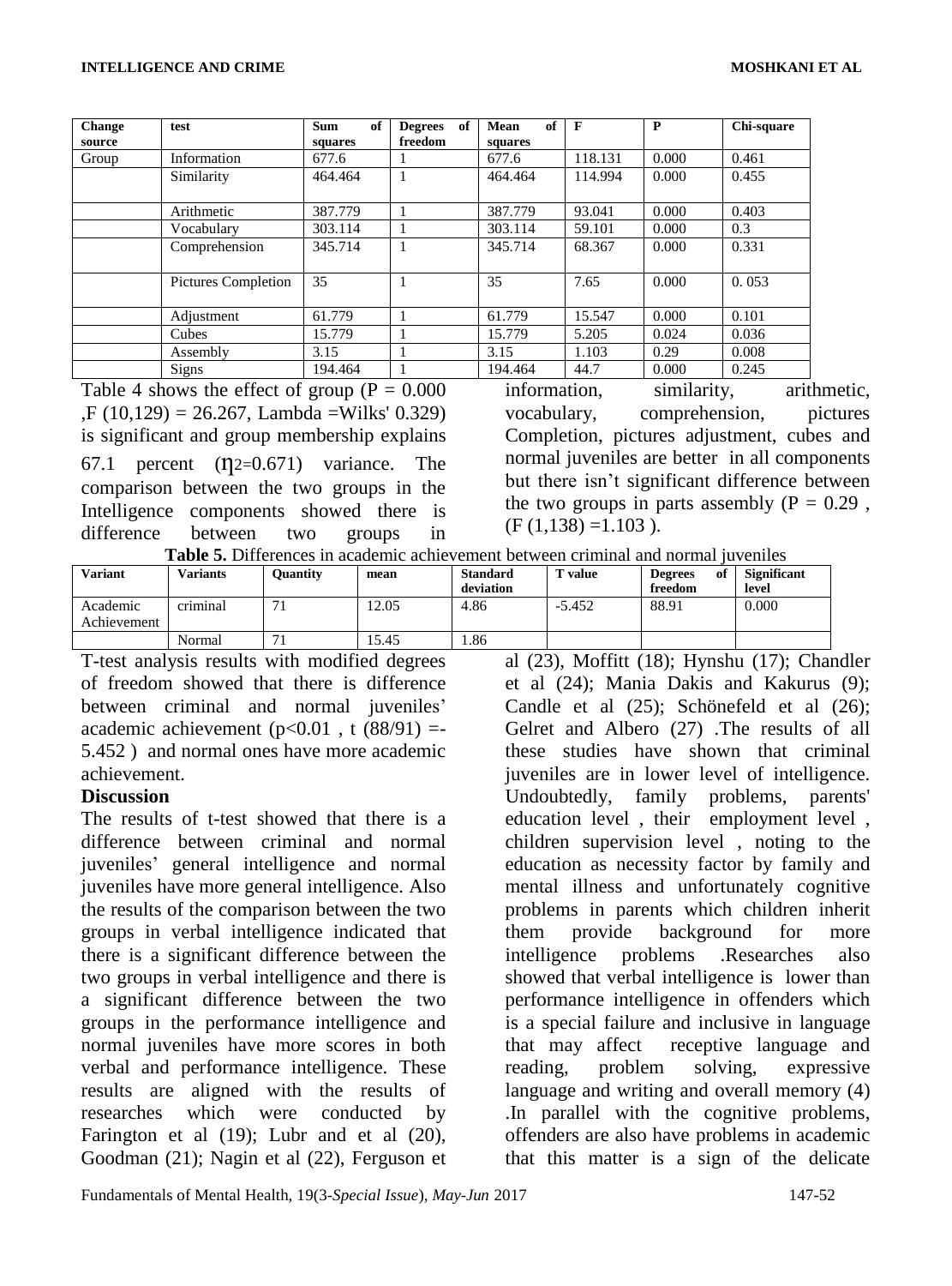interaction between cognitive variable and academic achievement. Most of the researches on academic achievement and delinquency have shown that there is correlation between poor academic achievement and delinquency and offenders face serious challenges in academic achievement (28). Other studies unanimously agree that juvenile delinquency has high significant correlation with academic failure (29 and 30). Researches have also concluded that school affairs and educational status have more strong relationship with delinquency than social class when offenders 'social class and educational status and school are under control.

T-test analysis results with modified degree of freedom showed that there is difference the between criminal and normal juveniles' academic achievement and normal individuals have more academic achievement. These results are aligned with the results of Manyadakis and Kakurus (9); Farington et al (20); Wang, Bloomberg and Lee (32), Hogan (6), Elm and Anderson (33), Jensen et al (34); Meltzer and et al. (35); Gelert and Albero (28), Noori (36); FathiAghdam et al (13), Ebrahiminasab et al (37).

It is most likely that the children and teenagers who have poor academic skills, lose increasingly their interest in school and joint to their delinquent peers. In adolescence, the relationship between poor academic achievement and psychopathic and criminal behavior is stabilize seriously (4).

According to the results of this study, reading and writing skills and intellectual capacity are effective in delinquency. Having low verbal IQ but high performance intelligence is associated with psychopathic behavior. Parallel to this matter, these problems in intelligence issues are predictors of academic difficulties in the future.

According to existing studies and the results of this study, it seems that it is essential to pay particular attention to the issue of students with learning disabilities and slow learners in order to prevent conflict with the law and risk of delinquency through emphasis on reading and writing skills and applying guidance which increases verbal IQ.

# **Conclusion**

The results of this study showed that in terms of verbal, performance and general intelligence, criminal juveniles received lower scores in all components, As well as comparison results between two groups in verbal and performance intelligence components shoed normal juveniles are better than offenders, except in parts assembly subscales that there is no significant difference .Offenders also have lower academic achievement than the normal group.

### *References*

1. Kazdin EA. Parent management training. Oxford: Oxford University; 2005.

2. Rincker JL. Academic and intellectual characteristics of adolescent juvenile offenders. J Correct Educ 1990; 41(3): 124-31.

3. Shelley-Tremblay J, O'Brien N, Langhinrichsen-Rohling J. Reading disability in adjudicated youth: prevalence rates, current models, traditional and innovative treatments. Aggress Viol Behav 2007; 12(3): 376-92.

4. Mash E, Wolfe D. Abnormal child psychology: Cengage Learning; 2012: 164-81.

5. Hastings PD, Zahn-Waxler C, Robinson J, Usher B, Bridges D. The development of concern for others in children with behavior problems. Dev Psychol 2000; 36(5): 531-46.

6. Hogan, A. E. Cognitive functioning in children with oppositional defiant disorder and conduct Disorder. In: Quay and Hogan (editors). Handbook of destructive behavior disroder. New York: Plenum; 1999: 317- 31.

7. Lynam D, Moffitt T, Stouthamer-Loeber M. Explaining the relation between IQ and delinquency: Class, race, test motivation, school failure, or self-control? J Abnorm Psychol 1993; 102(2): 187.

Fundamentals of Mental Health, 19(3-*Special Issue*), *May-Jun* 2017 147-52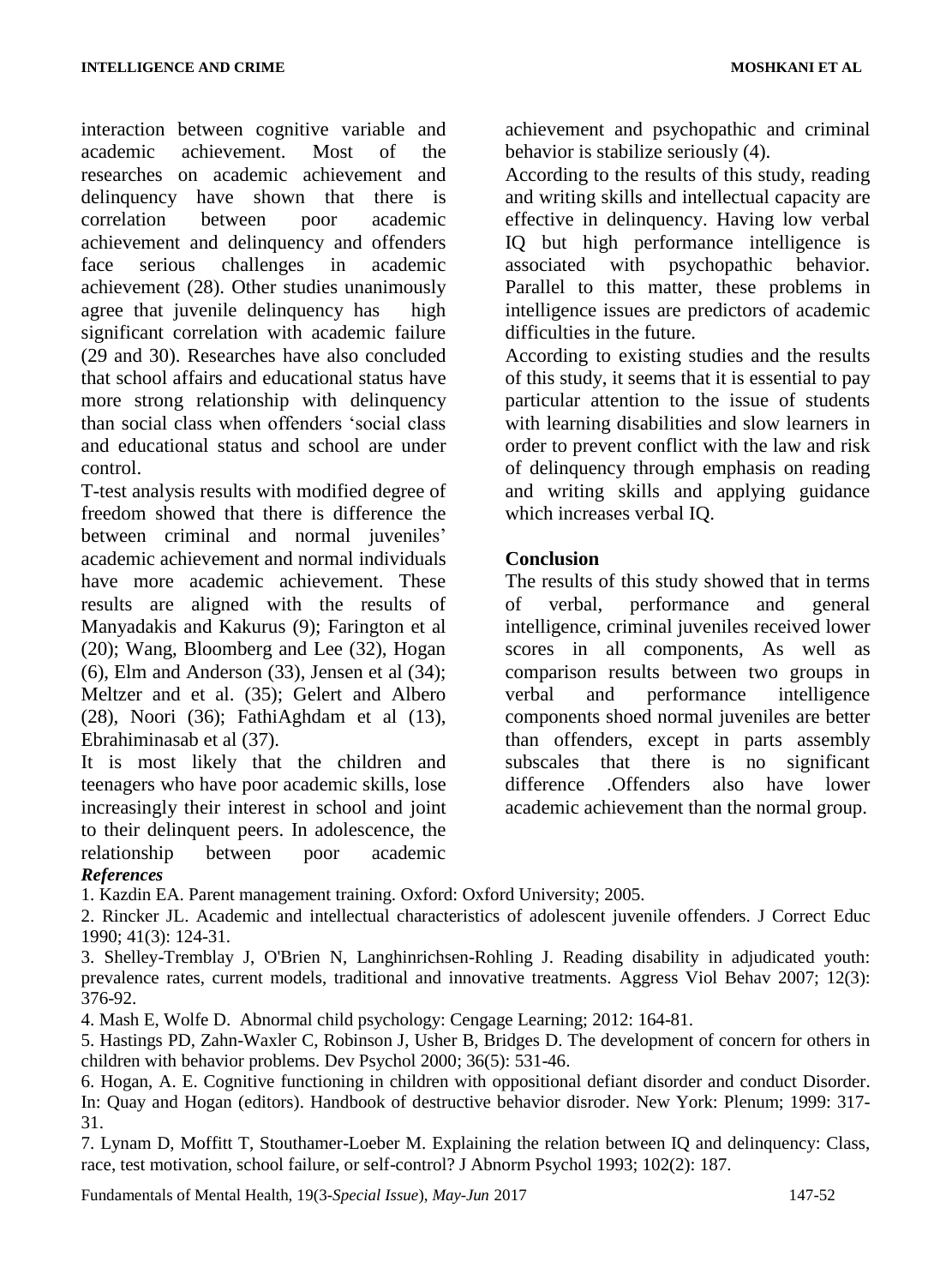8. Ahadi H, Mohseni N. [Developmental psychology]. Tehran. Pardis; 2002. (Persian)

9. Maniadaki K, Kakouros E. Attention problems and learning disabilities in young offenders in detention in Greece. Psychology 2011; 2(1): 53-9.

10. Moffitt TE. Juvenile delinquency and attention deficit disorder: Boys' developmental trajectories from age 3 to age 15. Child Dev 1990; 61(3): 893-910.

11. Silberberg NE, Silberberg MC. School achievement and delinquency. Rev Educ Res 1971; 41(1): 17-33.

12. Raygor BR. Mental ability, school achievement, and language arts achievement in the prediction of delinquency. J Educ Res 1970; 64(2): 68-72.

13. Fatthi Aghdam G, Pasangag P. Investigate the relationship between learning disorders with delinquency juvenile in delinquency based in Tehran Correction and Rehabilitation Center. Journal of behavioral sciences 2010; 200(3): 139-53.

14. Katsiyannis A, Archwamety T. Academic remediation/achievement and other factors related to recidivism rates among delinquent youths. Behav Disord 1999; 24(2): 93-101.

15. Hallahan DP, Kauffman JM, Pullen PC. Exceptional learners: An introduction to special education. Pearson Higher; 2011.

16. White JL, Moffitt TE, Silva PA. A prospective study replication of the protective effects of IQ in subjects at high risk for juvenile delinquency. J Cons Clin Psychol 1989; 57(6): 719-24.

17. Hinshaw SR. Externalizing behavior problems and academic underachievement in childhood and adolescence: Causal relationships and underlying mechanisms. Psychol Bull 1992; 111(1): 127-55.

18. Karami A. [Children Wechsler intelligence test guide]. Tehran: Psychometrics; 2007. (Persian)

19. Farrington DP, Ullrich S, Salekin RT. Environmental influences on child and adolescent psychopathy. In: Salekin TD, Lynam DR. (editors). Handbook Child And Adolescent Psychopathy. NewYork: Guilford; 2010: 202-30.

20. Loeber R, Green S, Keenan K, Lahey BB. Which boys will fare worse? Early predictors of the onset of conduct disorder in a six year longitudinal study. J Am Acad Child Adolesc Psychiatry 1995; 34(4): 499- 509.

21. Goodman R. The relationship between normal variation in IQ and common childhood psychopathology: A clinical study. Eur Child Adolesc Psychiatry 1995; 4(3): 187-96.

22. Nagin DS, Farrington DP, Moffitt TE. Life-course trajectories of different types of offenders. Criminology 1995; 33(1): 111-39.

23. Fergusson DM, Horwood LJ, Lynskey MT. The effects of conduct disorder and attention deficit in middle childhood on offending and scholastic ability at age 13*.* J Child Psychol Psychiatry 1993; 34(6): 899- 916.

24. Chandler M, Moran T. Psychopathy and moral development: A comparative study of delinquent and nondelinquent youth. Dev Psychopathol 1990; 2(3): 227-46.

25. Kandel E, Mednick SA, Kirkegaard-Sorenson L, Hutchings B, Knop J, Rosenberg R, et al. IQ as a protective factor for subjects at high risk for antisocial behavior. J Consult Clin Psychol 1988; 56(2): 224-6.

26. Schonfeld IS, Shaffer D, O'Connor P, Portnoy S. Conduct disorder and cognitive functioning: Testing three causal hypotheses. Child Dev 1988; 59(4): 993-1007.

27. Gellert A, Elbro C. Reading disabilities, behaviour problems and delinquency: A review. Scand J Educ Res 1999; 43(2): 131-55.

28. Elliott DS. Delinquency, school attendance and dropout. Soc Problems 1966; 13(3): 307-14.

29. Tarnopol L. Delinquency and minimal brain dysfunction. J Learn Disabil 1970; 3(4): 200-7.

30. Salekin RT, Lochman JE. Child and adolescent psychopathy: The search for protective factors. Crim Justice Behav 2008; 35(2): 159-72.

31. Kelly DH, Balch RW. Social origins and school failure: A reexamination of Cohen's theory of workingclass delinquency. Pacific Sociol Rev 1971; 14(4): 413-30.

32. Wang X, Blomberg TG, Li SD. Comparison of the educational deficiencies of delinquent and nondelinquent students. Eval Rev 2005; 29(4): 291-312.

33. Alm J, Andersson, J. A study of literacy in prisons in Uppsala. Dyslexia1997; 3(4): 245-6.